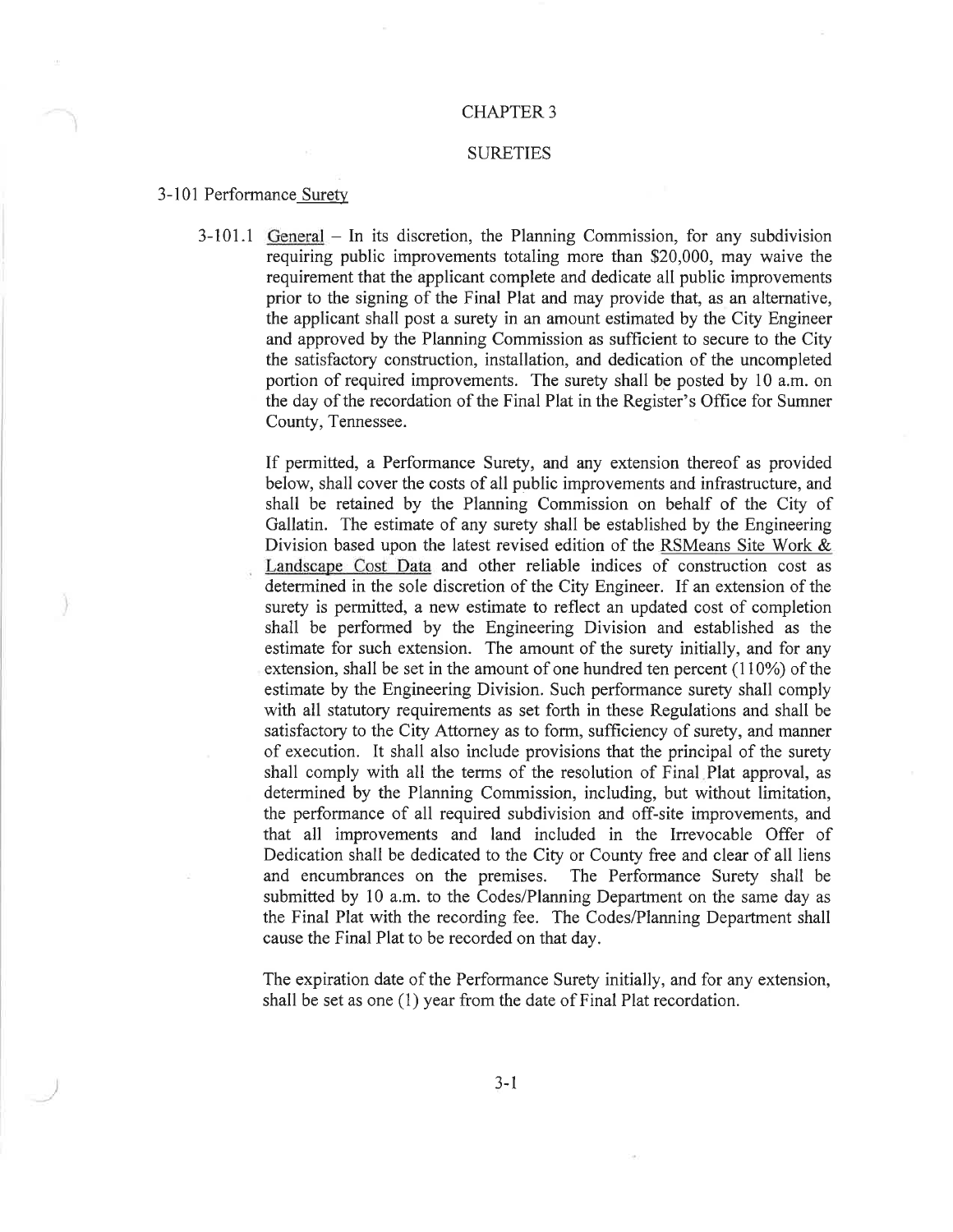The Performance Surety shall be in the form of cash, a certified check, or an Irrevocable Letter of Credit.

All Irrevocable Letters of Credit must contain automatic renewal provisions, in language satisfactory to the City Attomey, that provide for automatic renewal of the Irrevocable Letter of Credit unless the City is provided at least sixty (60) days' notice of non-renewal by the issuer of said Irrevocable Letter of Credit.

All Irrevocable Letters of Credit submitted to the City must either be payable at a local bank within a fifty (50) mile radius of the corporate limits of the City of Gallatin or specifically state that the letter of credit can be drawn upon by certified mail. The period within which required improvements must be completed shall be specified by the Planning Commission in the resolution approving the Final Plat, shall be incorporated in the language of the Irrevocable Letters of Credit, shall not, in any event, exceed one (l) year from date of Final Plat recordation unless a longer period is specifically authorized by the Planning Commission or its designee, as provided below.

The Planning Commission's designee may, upon proof of difficulty, extend the completion date set forth in such surety for a period of one (1) additional year. The Planning Commission may, upon proof of difficulty, grant additional one (1) year extensions.

The Planning Commission may accept, at any time during the period of a Performance Surety, a substitution of principal or sureties on the Surety, so long as the substitution is satisfactory to the City Attorney or contains the same terrns as originally issued.

- 3-101.2 Forms of Performance Surety The form of the Performance Surety shall be as one of those reproduced in Appendix A of these Regulations and approved by the City Attorney.
- 3-101.3 Reduction of Performance Surety  $A$  Performance Surety may be reduced by the City Engineer upon actual completion and inspection of public improvements and then only to the ratio that the public improvement completed bears to the total public improvements for the plat. In no event shall a Performance Surety be reduced below fifteen percent (15%) of the principal amount prior to final acceptance of all items covered under the Surety. A Performance Surety reduction shall be approved a maximum of twice a year and not more than once in any three (3) month period.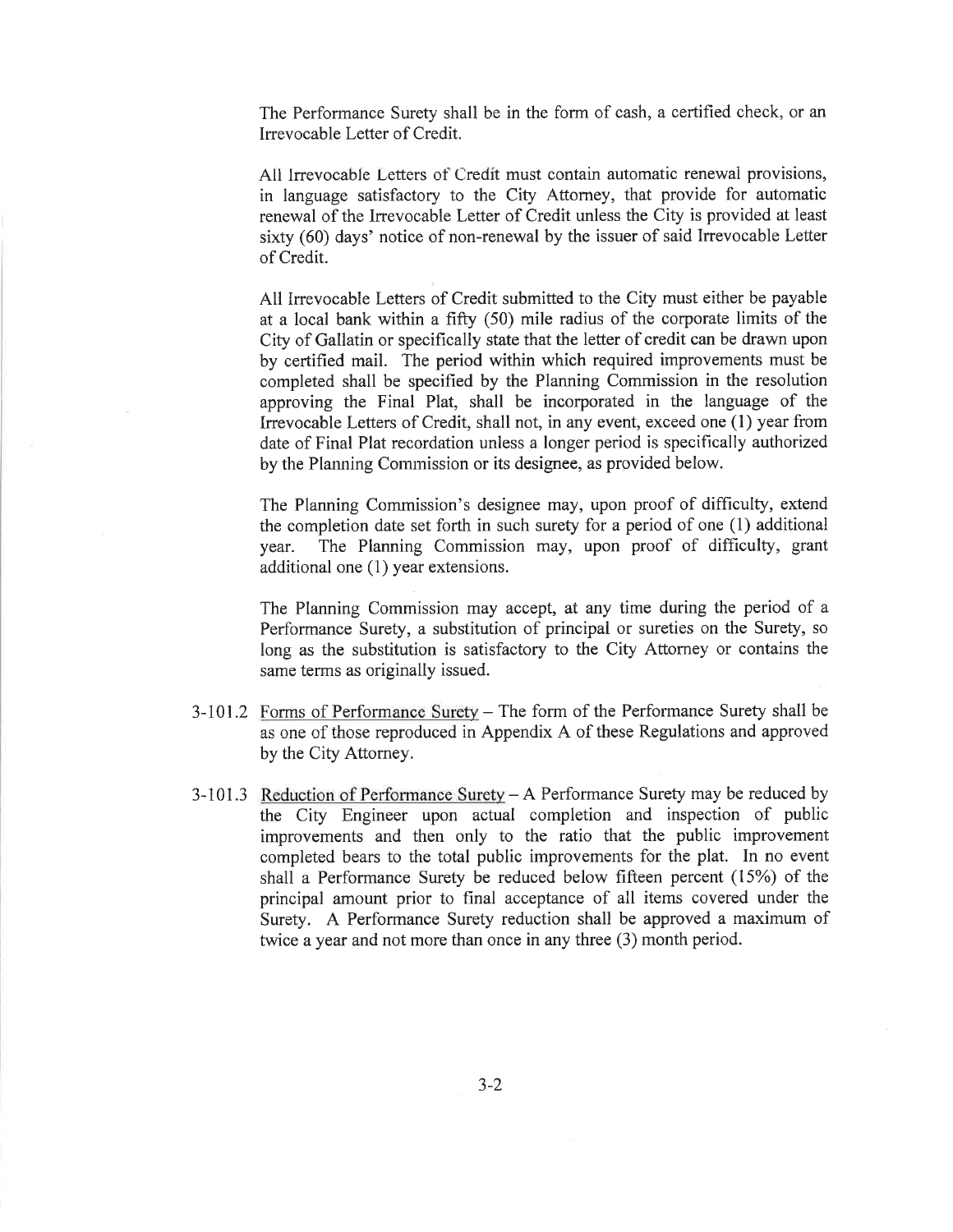## 3-102 Maintenance Suretv

 $3-102.1$  General – The applicant shall be required to maintain all improvements, including all lot improvements, until acceptance of the public improvements by the appropriate governmental body.

> A Maintenance Surety in the amount of ten percent (10%) of the calculated roadway and drainage costs, as estimated by the Engineering Division, shall be required on all subdivisions and shall be retained by the Planning Commission in a form satisfactory to the City Attorney, in order to assure the satisfactory condition of the required improvements, including all lot improvements.

The Maintenance Surety shall be in the form of cash, cashier's check, or Irrevocable Letter of Credit. The Maintenance Surety shall remain in effect for a period of one  $(1)$  year after the date of the acceptance of the public improvements by the goveming body.

The maximum length of time to retain said Maintenance Surety shall be two (2) years after acceptance of the public improvements.

- $3-102.2$  Reduction or Release of Maintenance Surety A Maintenance Surety may not be reduced. At the end of the Maintenance Surety phase of At the end of the Maintenance Surety phase of development, all inspection report items shall be fully completed to the satisfaction of the Chief Enforcing Officer.
- $3-103$  Builder's Permit Surety The scope of repairs or maintenance required under the provisions of the Builder's Permit Surety shall include driveway tile size and installation, headwalls, ditches, curb and driveway ramps, sidewalks, damage, disturbance, or relocation of utilities, damage to adjacent properties, and any other damage incurred during the construction of the building for which a permit was issued. Builder's Permit Sureties shall be a minimum of \$500.00 for each lot and shall be posted with the Engineering Division prior to the issuance of a Building Permit, unless waived by the City Engineer. Such Surety shall remain in effect until the building is 100 percent (100%) complete, including final grading of the lot, and is to be released only after written authorization from the Engineering Division. Annual Builder's Permit Surety may be issued in lieu of multiple separate Builder's Sureties in an amount to be determined by the City Engineer.

Posting of the General Contractor's Surety, as required by Ordinance No. 0Ø6Ø4- Ø37 , shall satisfy the requirements of a Builder's Permit Surety under this Section.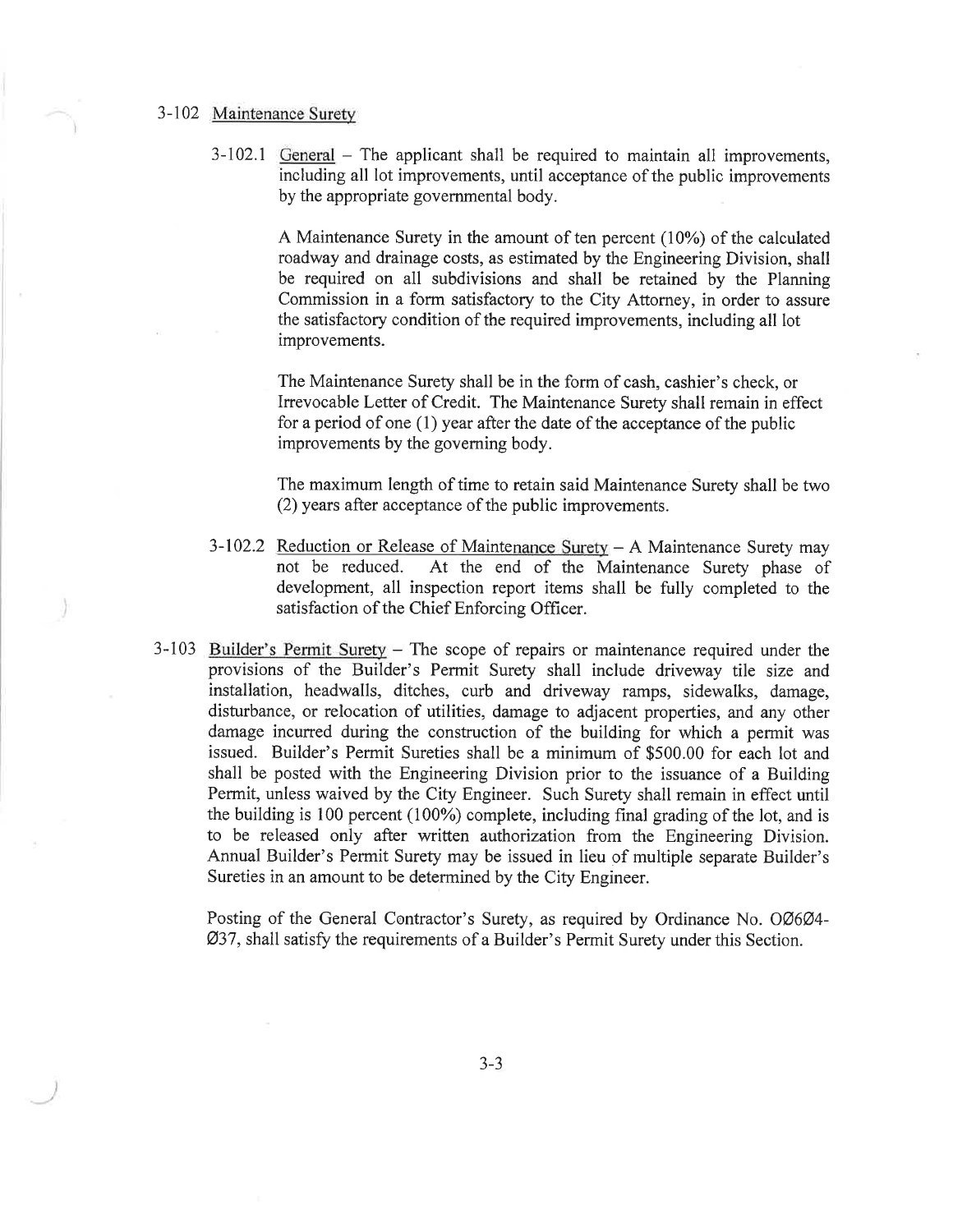3-104 Contract in Lieu of Surety - In subdivisions for which no Performance Surety has been posted, if the improvements are not completed within the period specified by the Planning Commission in the resolution approving the plat, the Final Plat approval shall be deemed to have expired.

In those cases in which a Performance Surety has been posted and required improvements have not been installed within the terms of such Performance Surety, the City thereupon may declare the Surety to be in default and require that all the improvements be installed regardless of the extent of the building development at the time the Surety is declared to be in default. If a developer requests an extension of a Performance Surety, at which time the Performance Surety cannot be extended any further as in accordance with Section  $3-101.1$  of these Regulations, the City can hold all building permits and call the Surety to cover the costs of all necessary improvements.

# 3-1 <sup>05</sup> Acceptance of Reqgired Public Rights-of-way. Easements and Infrastructure Improvements

- 3-105.1 Timeline for Acceptance The acceptance of public parks, transportation, utility, and drainage infrastructure, rights-of-way and easements will not be considered until four (4) years after the Final Plat has been recorded, or until 80 percent (80%) of the lots are fully developed, whichever is the shorter period of time.
- $3-105.2$  Temporary Improvements  $-$  The applicant shall build and pay for all costs of temporary improvements required by the Planning Commission and shall maintain them to the reasonable satisfaction of the Chief Enforcing Offrcer for the period specified by the Planning Commission. Prior to construction of any temporary facility or improvement, the applicant shall file with the appropriate government entity a separate suitable Surety for temporary facilities, which shall insure that the temporary facilities will be properly constructed, maintained, and removed. The improvements may otherwise be included in an approved Performance Surety.
- $3-105.3$  Cost of Improvements  $-$  All required improvements shall be made by the applicant at his expense. Any provisions for reimbursement by the City, County, or any utility district, as agreed to in writing by that entity, shall be stipulated clearly in the provisions of the Surety.
- 3-105.4 Failure to Complete Improvements For subdivisions for which no performance surety has been posted, if the improvements are not completed within the period specified by the Planning Commission in the resolution approving the plat, the approval shall be deemed to have expired.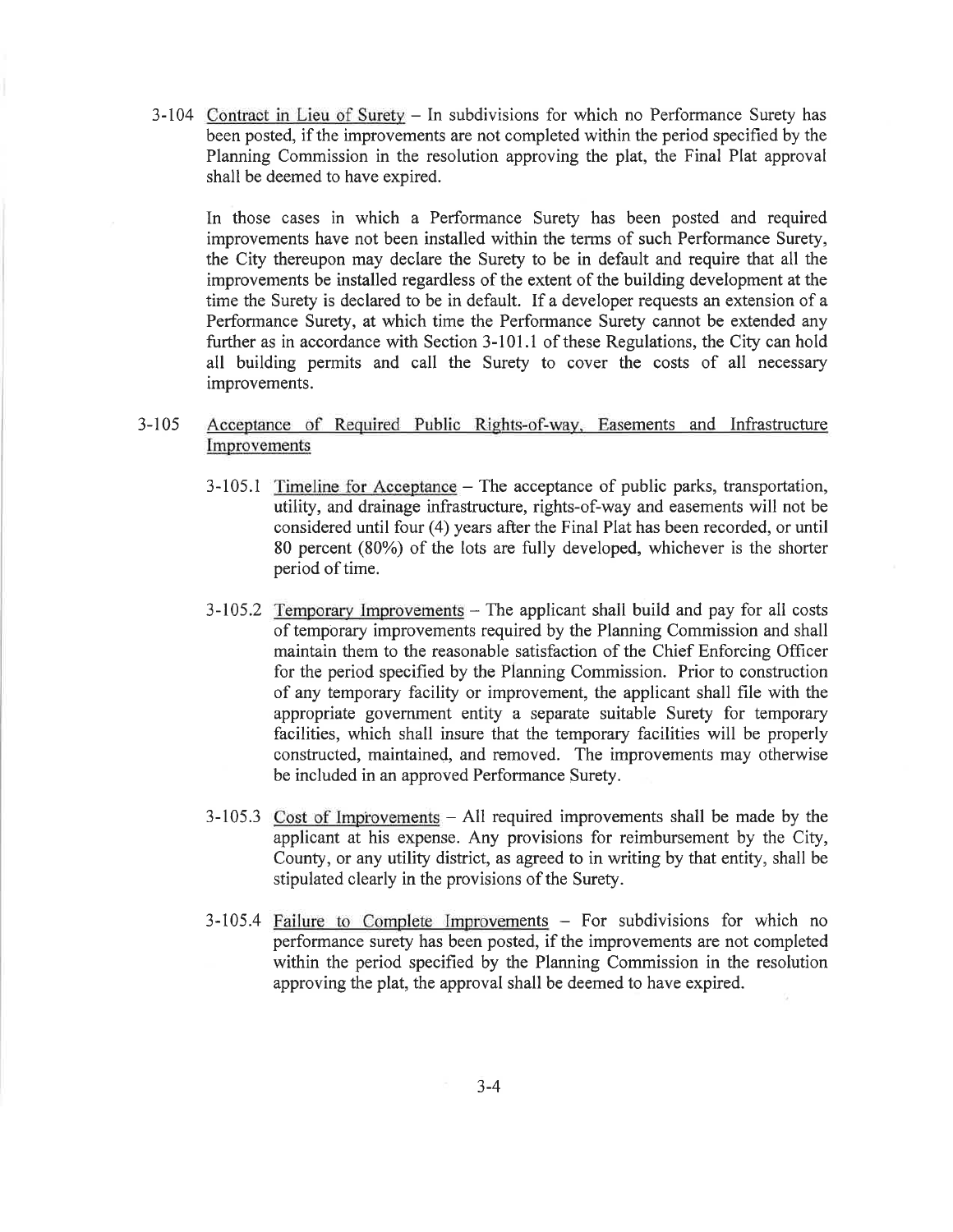In those cases in which a performance surety has been posted and required improvements have not been installed within the terms of such performance surety, the City thereupon may declare the Surety to be in default and require that all the improvements be installed regardless of the extent of the building development at the time the Surety is declared to be in default. If a developer requests an extension of a performance surety, at which time the performance surety cannot be extended any further as in accordance with Section 3-101.1 of these Regulations, the City can hold all building permits and call the Surety to cover the costs of all necessary improvements.

- 3-105.5 Acceptance of Dedication Offers Acceptance of formal Offers of Dedication of public parks, transportation, utility, and drainage infrastructure, rights-of-way and easements shall be by formal action of the City Council or Sumner County Highway Commission, as appropriate. Such action shall be in the form of a resolution recommended by the Planning Commission to the Sumner County Highway Commission or to the City Council. Final action shall be by the Sumner County Highway Commission or City Council, as appropriate. The approval by the Planning Commission of a subdivision plat shall not be deemed to constitute or imply the acceptance by the City or County of any public parks, transportation, utility, and drainage infrastructure, rights-of-way and easements shown on the plat. The Planning Commission may require the plat to be endorsed with appropriate notes to this effect. Additionally, the developer of such subdivision is bound to the City for all improvements, regardless of Surety status, until formal acceptance has been granted by either the City Council or Sumner County Commission. See Section 2-105 of these Regulations for Final Plat acceptance conditions.
- 3-105.6 Inspection of Improvements The Planning Commission may provide for inspection of required improvements during construction and insure their satisfactory completion. If the Chief Enforcing Officer finds, upon inspection, that any of the required improvements have not been constructed in accordance with the applicable City of Gallatin construction standards and specifications, the applicant shall be responsible for completing the improvements to the required standards. Whenever a Performance Surety covers the cost of improvements, the applicant and the surety company shall be liable, separately and jointly, for completing said improvements according to specifications.